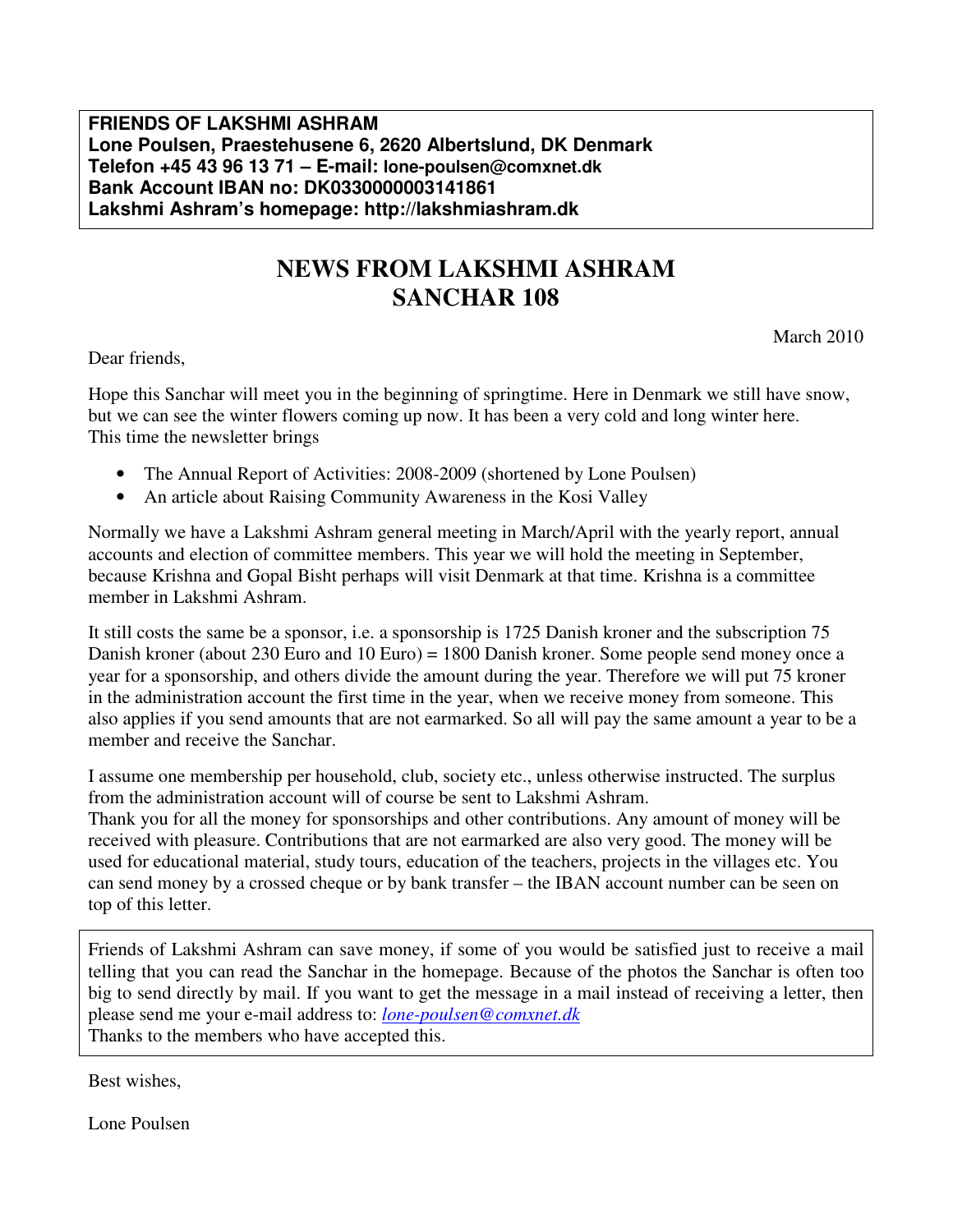# **Sanchar 108**

## **KASTURBA MAHILA UTTHAN MANDAL**

**From The Annual Report of Activities: 2008-2009** 

(shortened by Lone Poulsen)

#### **Introduction**

Lakshmi Ashram celebrated its sixty-second birthday in December 2008. It has been a long journey, but despite the ups and downs that everyone faces in life the Ashram continues its main mission, that of serving the local community and seeking to work quietly for Gandhiji's ideals of Swaraj.

Lakshmi Ashram found itself this year facing a very basic issue, that of which examination board to prepare our students for. Ever since students of Lakshmi Ashram had first started preparing for government examinations in the early nineteen seventies – Sarala Behn had always been strongly opposed to them – our students had sat as private candidates for the state examination board. However when the state government decided at the beginning of 2008 that the provision for private candidates would be withdrawn, Lakshmi Ashram found itself in a dilemma. The decision was taken that our students would in the future prepare for the National Open School examinations, but a good number of our existing students then decided to return home and continue their education in government schools, so that they might appear for state board examinations as regular students.

 The year 2008 was declared as Uttarakhand Save the Rivers Year, and the Save the Rivers Campaign under the leadership of Radha Behn was active throughout the year seeking to raise public and government awareness of the threats to their very existence faced by the rivers of Uttarakhand.

This year saw the 75<sup>th</sup> birthday of Radha Behn on 16 October 2008 being marked by the release of a fine commemorative volume with contributions from all over India, and from abroad also. The special function on her birthday was preceded by a two day national level conference held in Lakshmi Ashram.

 This past year saw the ongoing construction of a fine kitchen for the hostel. This was a very big challenge that first necessitated cutting back into the hillside alongside the existing kitchen and building a high retaining wall, before the actual construction could begin. The construction has also allowed us the opportunity to extend our dining hall, as well as our prayer/meeting hall on the upper floor.

#### **Lakshmi Ashram**

Sarala Behn had first come to the Kumaun Hills in 1941 after the extreme heat of Sevagram proved too much for her health. Even while in Sevagram she had been very actively involved with Gandhiji's alternative vision of education. Arriving in the Kumaun Hills, only a few months had passed when she was given the small hillside cottage above Kausani, known as Lakshmi Ashram after the wife of the donor. Her active involvement in the Quit India movement saw her spend several years in jail, to begin with in Almora, and then in Lucknow. Following her release and with independence looming on the horizon, local freedom fighters strongly suggested that she should start a school for the girls of their families, and thus it was that on 5 December 1946 Lakshmi Ashram formally started with just a handful of young girls joining Sarala Behn in her cottage.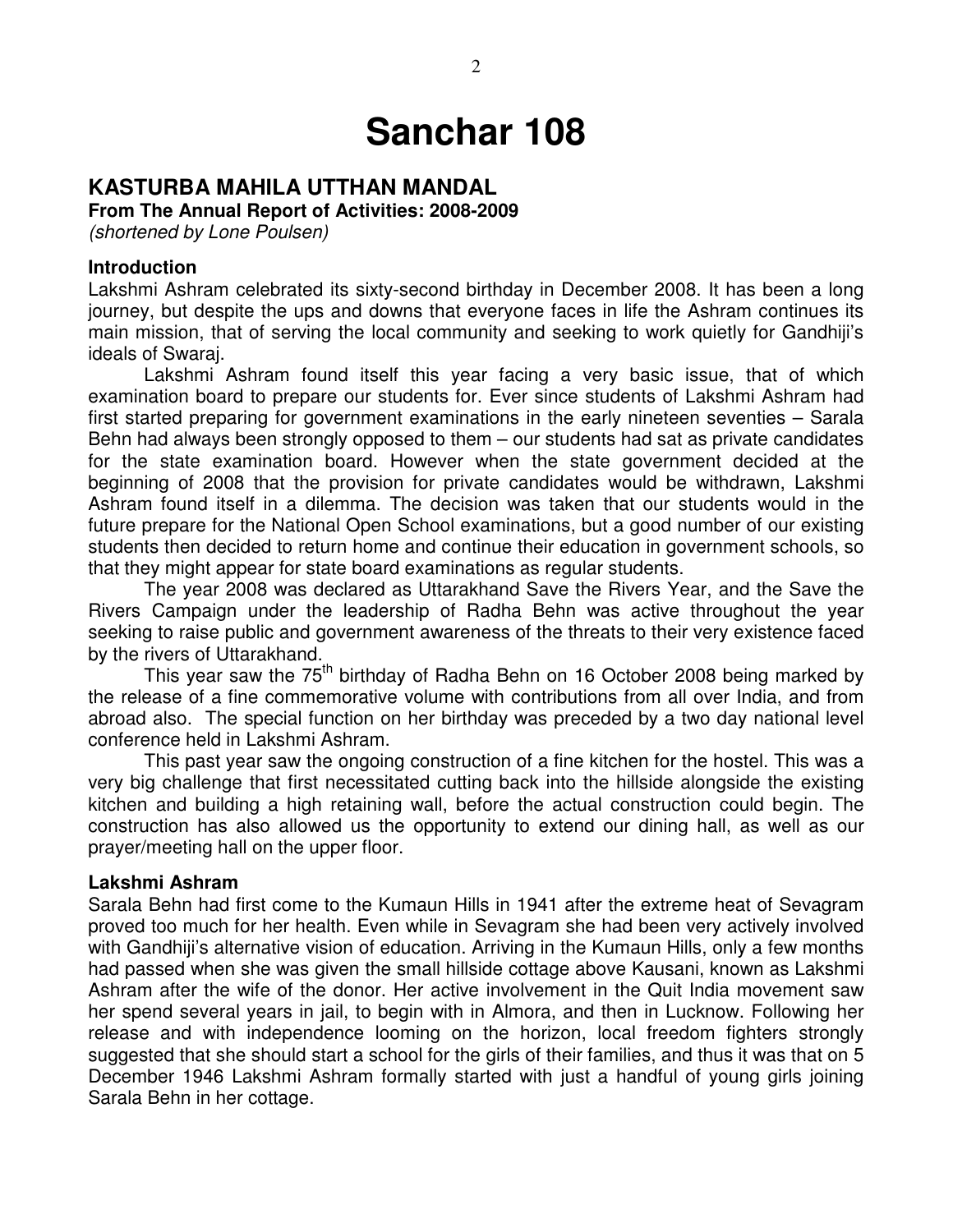The basic pattern of daily life, developed by Sarala Behn in the school community that is Lakshmi Ashram, remains very much the same even today. It seeks the holistic development of the student – head, hands and heart. Sarala Behn always emphasised that the sickle and pen have equal importance in life. Thus the daily programme seeks a balance between manual activities, academic study, and the cultural and spiritual development of the individual.

 At the beginning of the year in April 2008 there were 36 students in classes 1-12. In May 2008 three new students joined the Ashram. In February 2009 when the students returned from their winter holidays another new student joined. At the end of the year on 31 March 2009 there were 37 students, 12 in the primary classes, 16 in classes 7 and 8, 8 students in class 10 and 3 in class 12. (These numbers were to increase the following month when 17 new students joined the Ashram).



 In March 2009 five students appeared for the class 10 high school Uttarakhand Board examinations. When the results came out in June 2009 we learned that all five had passed, four with A division, and the fifth with a good B division. These were possibly the best results that our students have ever achieved in the high school exams. All five have decided to continue their studies outside the Ashram, two from home, while the other three have gone to Allahabad to pursue their studies. This year we had no students appearing for the Uttarakhand Board exams for class 12. Instead six students were to sit for the equivalent exams in the National Open School in April 2009. Five were appearing for the first time, while a young trainee worker was retaking one subject.

 We were very pleased with the examination results, for in the busy daily schedule of the ashram community, there are only 2½ hours a day of formal classes. However classes are small and, with the students living alongside their teachers, there is plenty of opportunity for the students to receive guidance in their studies. They are given every encouragement to prepare in earnest for their examinations. Where we felt that they needed extra guidance, in Science and English, we also arranged for local teachers to come and give them additional classes.

The underlying philosophy of Lakshmi Ashram is that of self sufficiency in every aspect of life. From an early age the students participate in every aspect of the ashram community life. Each student is in a team comprising some seven students of different ages, with the oldest student being the leader and the second oldest the assistant leader. Throughout the day there are certain activities that are assigned to each team on a weekly rotation. These include the early morning cleaning of the Ashram and its immediate surroundings, the preparation and cooking of lunch and supper, and the cleaning of the cooking vessels. Working as a team, even the smallest girls have the opportunity of contributing towards the life of the community and assuming responsibilities.

 Another aspect of Ashram life that encourages the girls to develop their sense of responsibility towards the community is the system of school government. Every month or six weeks a 'Council of Ministers' is selected by the students. The eight ministers have different responsibilities, for example Agriculture, Health or Sanitation, and after they are elected they select a Prime Minister from among themselves. The 'Council of Ministers' rotates among the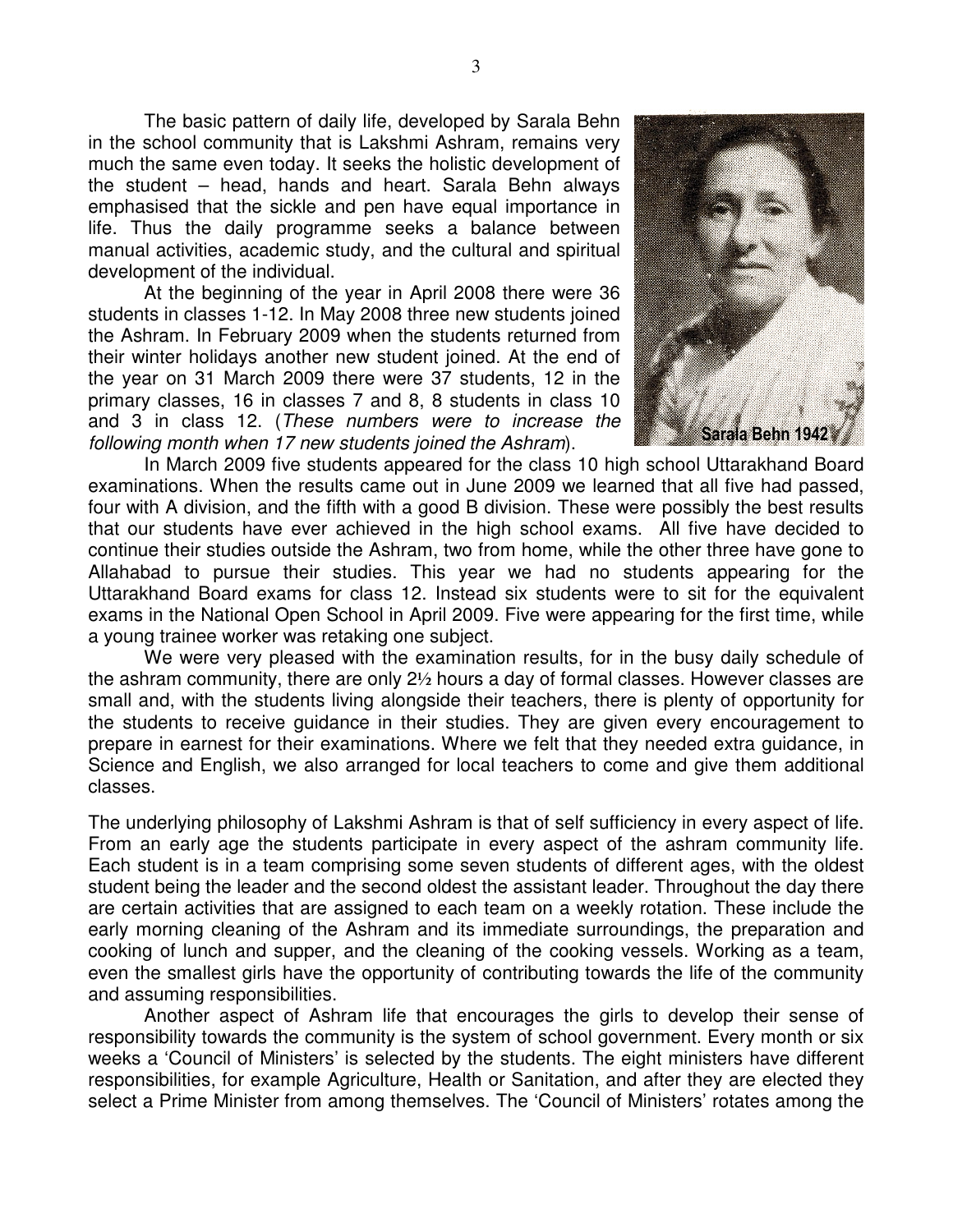High School classes, that is from VI to X, and at different times the students get the opportunity to take on the responsibilities of different ministries.

 In practical terms self sufficiency is sought to be achieved in our agricultural and animal husbandry. The ashram has a fine terraced garden where the students seek to produce as much vegetables as possible for the school kitchen. One of the Ashram workers is responsible overall for the garden, but a good number of fields are managed by the different classes under the guidance of their class teachers. The students decide what they will grow and take care of their fields right through from the sowing to the harvesting. Production varies from year to year depending on various factors such as availability of water, impact of the weather and the experience of the worker in charge of the garden. Although most vegetables showed a fall in production, we had a very good harvest of bottle gourd. Seed production is an integral aspect of self-sufficiency in agriculture, and Lakshmi Ashram attempts to produce as much of its own seed as possible.

Our production of turmeric and tulsi (herbal tea) continued as in previous years. Basanti Behn, in addition to her village level activities in the Kosi valley, took responsibility for the production of tulsi. This year we sold some 65 kilos wholesale to SOS Organics in Chitai, Almora. They were very impressed by the superb quality of the dried tulsi, which contained no detectable impurities whatsoever. This is a credit to the hard work and dedication of our workers under the guidance of Basanti Behn, in particular the attention that they paid to every aspect of the cutting and drying. The production of turmeric is the responsibility of the ashram worker responsible for the management of our garden.

The basis of hill farming is animal husbandry. Without the cattle dung from the cattle sheds that is composted, the fertility of the mountain soil could not be maintained. Thus in the community life of the Ashram, the gaushala (cowshed) has a very important role to play. Although one senior worker, Indira Behn, is responsible for the overall management of the gaushala, all of the Ashram workers and students contribute to its daily running. Every day there is fodder to be cut for the cattle and water to be brought for them, while the cattle sheds and the immediate surroundings have to be cleaned daily, the bedding and cow dung being taken to the compost pits.

 The biggest activity of the year though is the annual haymaking that takes place in October following the retreat of the monsoon and the return of dry sunny weather. For several weeks almost all other activities are put aside, and all the older students and their teachers slowly work their way across the steep hillside above the Ashram, cutting the grass that has grown tall during the monsoon, leaving it to dry before binding it into sheaves and bringing it down to build up into haystacks that will provide supplementary dry fodder for the livestock during the lean months of winter and spring, when there is little green fodder available. The haymaking goes on from dawn to dusk, the students and teachers only taking a break during the midday heat. Meanwhile the smaller girls assume responsibility for the cooking and cleaning under the guidance of just one or two older workers.

 This year there was a drop in milk production, the main reason being that two cows were sold during the year. This has meant that we have also had to purchase milk from the market to fulfil the requirements of our mess.

 In addition to our agriculture and animal husbandry, another important aspect of Ashram life is the emphasis on khadi, that is to say handspun and hand-woven cloth. In the hills there is a long tradition of working in wool. In the Ashram too an emphasis is put upon the spinning of wool, and the spinning class is an integral part of the daily timetable. Even the smallest girls learn to spin upon a hand spindle, while the older students make use of the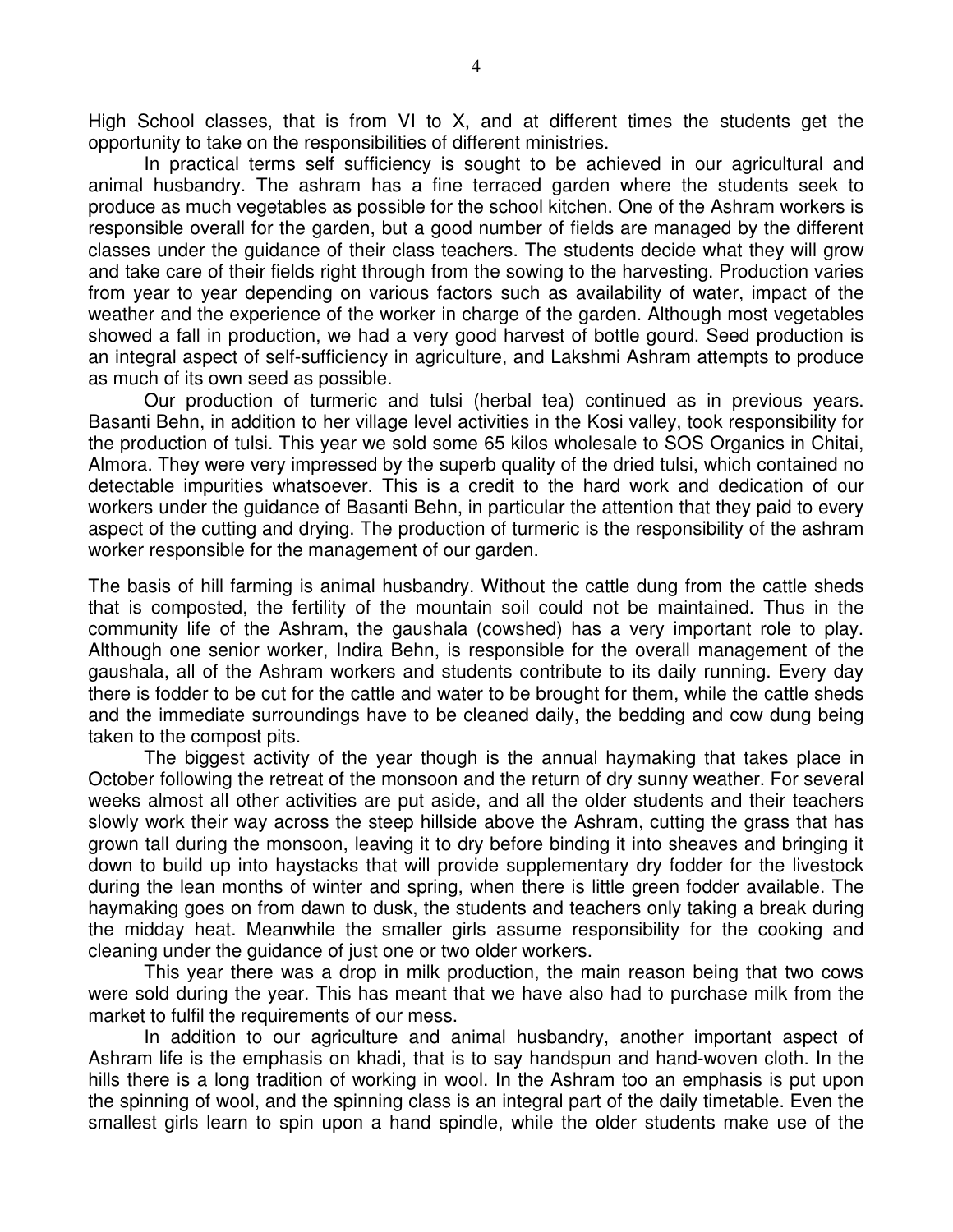Bageshwari charkha, a locally designed spinning wheel. The younger girls learn to spin with Tibetan wool, while the older students who use the spinning wheel also spin wool imported from Australia and purchased from the Shri Gandhi Ashram woollen production centre in nearby Chanauda. It was incidentally to live in this ashram that Sarala Behn first came to these hills in August 1941. Besides the spinning of wool there is some production of woollen khadi, including knitting of various items – sweaters, mufflers, woollen hats and gloves, as well as the weaving of small rugs.

An integral part of community life in the ashram, and a great source of joy for one and all, are the festivals that mark the cycle of the seasons. The students learn to write in their Hindi essays that "India is a land of festivals". There are those festivals that are celebrated through most of India, such as Holi, Raksha Bandhan and Diwali; then again there are some specifically local festivals which are celebrated equally enthusiastically. In the ashram calendar maybe the most important festival in the year is Shri Krishna Janmashtami (described in Sanchar 107).

 As part of the Ashram's Sarvodaya tradition and in accordance with Gandhi's philosophy, the students also celebrate the festivals of other faiths, in particular Christmas and Buddha Jayanti. Whereas Buddha Jayanti is marked only within the ashram, Christmas is shared with the local community. On the afternoon of 25 December the Ashram girls perform a nativity play on the birth and childhood of Christ in the courtyard in front of their hostel. A good number of people from nearby, especially the children and their mothers, gather in the winter sunshine. Oranges from the garden are given to all. In the evening after supper everyone gathers in the Ashram meeting hall in anticipation of the arrival of Father Christmas, 'Christmas Dada'. In the morning the children had helped in decorating th hall. This year we welcomed a very special 'Christmas Dada', the father of our young German volunteer, Arina Theel. He and his wife spent several days over Christmas with us, and he had come specially prepared from Germany with a Father Christmas costume! As the ashram girls go on holiday immediately after Christmas a number of their parents were also present that evening to enjoy the fun, and to receive small gifts from 'Christmas Dada'.

#### **'Suryodaya' and 'Vijay'**

It was not too long after the founding of Lakshmi Ashram that Sarala Behn started the tradition of two handwritten magazines, 'Suryodaya' and 'Vijay'. These continue to be brought out several times a year. While one of the teachers is responsible for the editing of 'Suryodaya', to which the older students and workers contribute, the 'culture minister' in the students' 'cabinet of ministers' has the responsibility of editing 'Vijay', which is the mouthpiece for the younger students. In both magazines there are contributions of essays, poetry and pictures. The magazines are bound with a fine painted cover, usually with a picture specific to the issue, and then inside there is a list of contents. These two magazines offer the students and workers the opportunity to express themselves on any subject they wish to in prose or verse, or to contribute a painting or drawing. It is an excellent medium for them to develop their skills of expression.

### **Study Tours**

Every year Lakshmi Ashram organises study tours for the students, either in May and June before the new academic year begins, or else after the haymaking has been completed in October. This year our programme of study tours was arranged in the autumn.

 Class IV went along with two of our young workers, to visit Almora and the nearby Golu Devata temple at Chitai. On the way to Chitai they were able to visit the small zoo maintained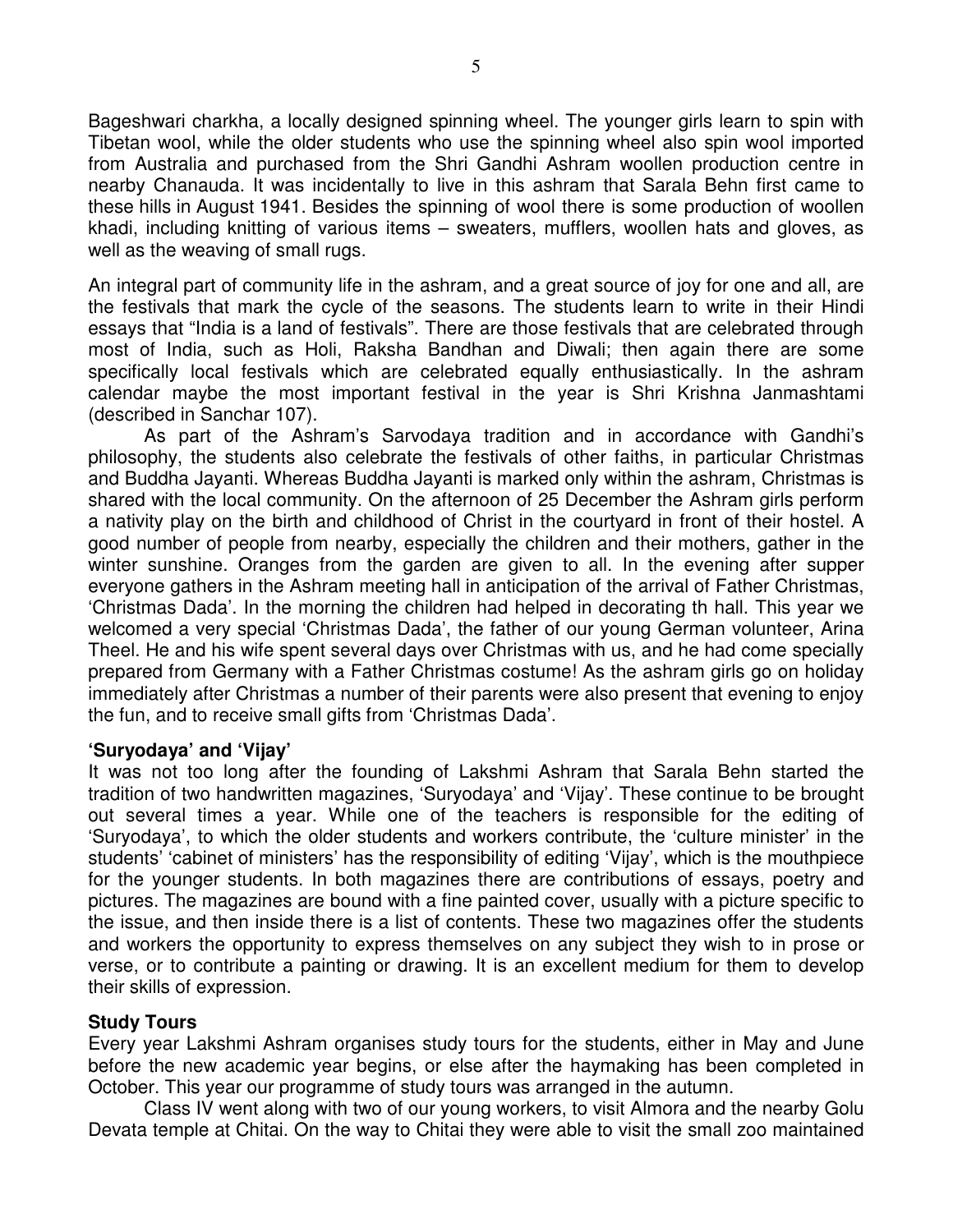by the Forest Department. They also visited some of the historical sights of Almora such as the old bazaar and the Nanda Devi temple, built soon after the founding of Almora by the Chand rajas. They also visited the museum that houses a fine collection of local artifacts.

 The girls in class V went a little further afield to visit the ancient temples of Jageshwar, set in a beautiful little valley with dense deodar forest coming down to the edge of the small stream. They were accompanied there by the girls of class XII. On the way they also had darshan of Chitai Mandir.

 Class VII went further afield on a four day study tour. On the first day they went via Chitai to the centre of Parvatiya Gram Swarajya Mandal, a long established Sarvodaya centre in the village of Jainti. Jainti had been a centre of the Independence struggle, and the students had the opportunity to see some of the sites associated with those days, as well as the present-day constructive activities of the institution. On the third day of their tour they went from there to the nearby Dol Ashram, spending a night there before returning via Almora to Kausani.

 Class VIII, along with four older students, went on a study tour to Nainital district. They first visited Arohi, an NGO active in the district who for some years now have organised a 'Gramin Haat' in October. As in previous years one of our classes participated in this, presenting their cultural programmes in the evening, and interacting with the various organisations who had come to take part in the fair. From here they proceeded to Orakhan and Chirag, another NGO active in the Kumaun Hills. They had the opportunity to be introduced to the various activities of Chirag, saw for themselves the experimental farm that Chirag have developed over the years.

Class X went on a two-day study tour to see the activities of CHEA (Central Himalayan Environmental Association) in the area around Khunt. A former Ashram student and worker has been actively working in this area with CHEA for a good number of years, especially among the women and children. On their return to Kausani they also visited the experimental farm and campus of Vivekananda Parvatiya Krishi Anusandhan Sansthan (VPKAS) in Hawalbag. Lakshmi Ashram has over recent years established good contacts with VPKAS who have extended support to the Ashram's agricultural activities in various ways.

#### **Gandhi Vichar Prashikshan (Sadhana Programme)**

In our previous annual report we had described in detail the ongoing training programme that had begun on 8 September 2007. This was successfully concluded on 5 June 2008, World Environment Day, in the presence of Radha Behn Bhatt. Following the conclusion of the training programme Lalita, Munni and Surja continued their studies in Lakshmi Ashram, preparing for the class XII examinations of the National Open School, Deepa joined her family to continue her education at the local Inter College, Parvati and Chandra returned to work with Arpan, the NGO that had deputed them to take the course, while Jaya, Shobha, Yashoda and Poonam went to pursue training and education in Allahabad. A new Sadhana course was not commenced during the year, but has now started from July 2009.

#### **Death Anniversary of Sarala Behn**

Sarala Behn, the founder of Lakshmi Ashram and Mother to the Sarvodaya movement in the hills of Uttarakhand, passed away on 8 July 1982 and her final rites were performed as per Hindu tradition on the hillside above the cottage that she had first come to live in shortly after arriving in the Kumaun Hills in 1941, and in which she had started the activities of Lakshmi Ashram in 1946. Since 1982 this day has always been celebrated here in Lakshmi Ashram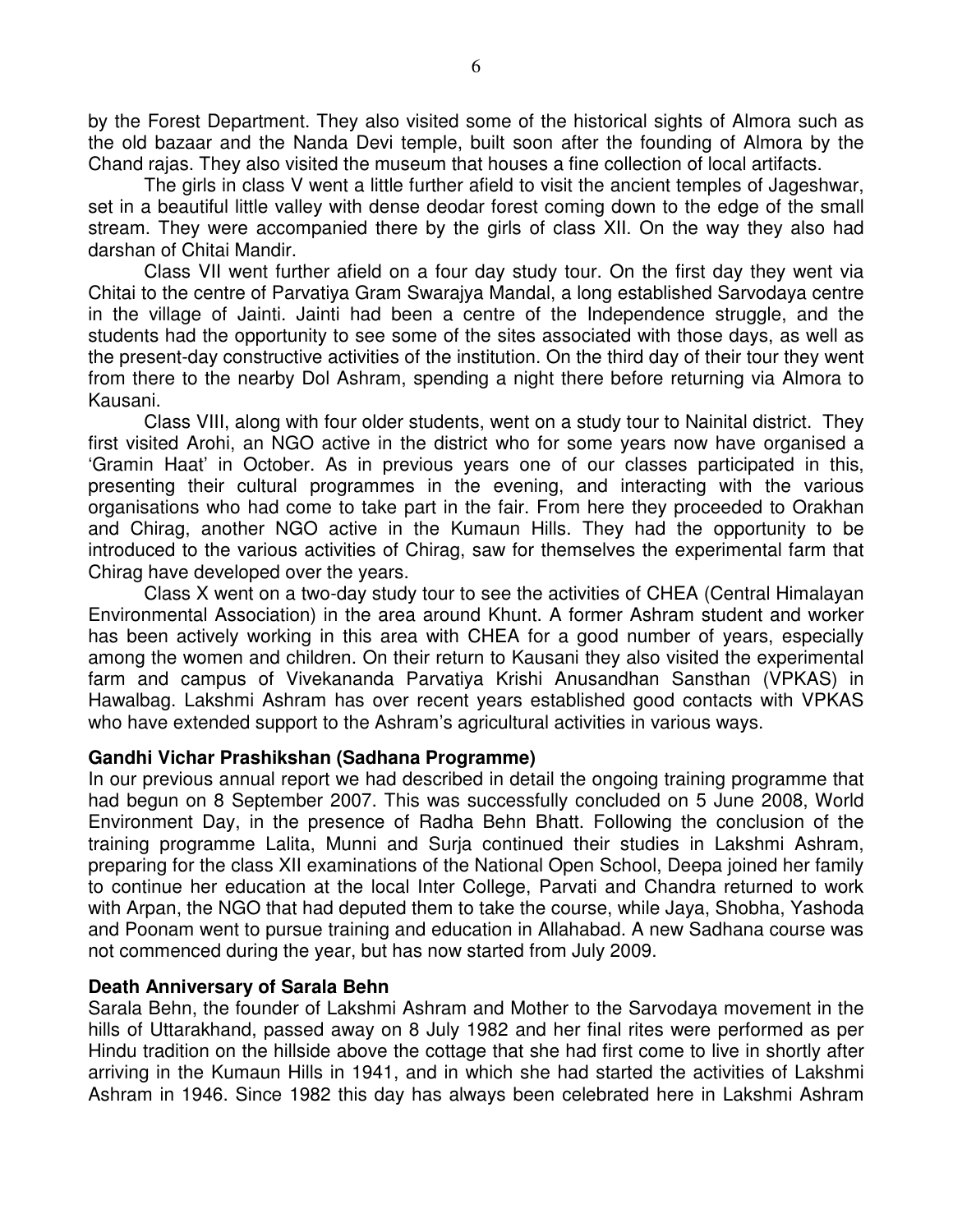with a special function. In the morning before breakfast havan is performed at her samadhi, and then there is a day-long meeting, usually focusing on a particular issue.

 As reported in our previous annual report, following last year's meeting and several follow-up meetings, it had been decided to declare 2008 as Uttarakhand Save the Rivers Year. Thus the discussions at this year's meeting, held as last year at the Anasakti Ashram to accommodate the large numbers of participants, focused on the ongoing activities of the campaign. Activists had come from all corners of Uttarakhand, and together shared their grassroots experiences with one another. The opportunity was taken for all those present to discuss among themselves strategies for taking the campaign forward.

#### **Uttarakhand Save the Rivers Campaign**

As described in last year's Annual Report the decision had been taken following discussions among all those active in the save the rivers campaign to make it a statewide campaign, focusing on the very real threats to the existence of the rivers of Uttarakhand, both the large rivers that rise from the glaciers and snowfields of the Himalaya as well as those that have their sources in the lower forested ridges of the mid-Himalaya.

 During the past year efforts were made from the local level to the state level to raise awareness among the general public as well as the state administration to the threats faced by our rivers, the very lifeline of life in Uttarakhand. In April 2008 a delegation from the campaign met with the Chief Secretary and other high-ranking officers in the state administration.



Radha Behn and Dr Ravi Chopra of the Peoples Science Institute in Dehra Dun, undertook two study tours to see at first hand some of the issues facing the people in the valleys of the major rivers where hydroelectric power projects are proposed or are already under construction. In May 2008 they toured Garhwal, while later on in the year in September they made a tour of Kumaun, where they also visited some of the lower valleys where river levels have fallen markedly in recent years.

 As in the previous year numerous padyatras were undertaken in the river valleys of Uttarakhand during the winter. Lakshmi Ashram organised a week-long padyatra in the Kosi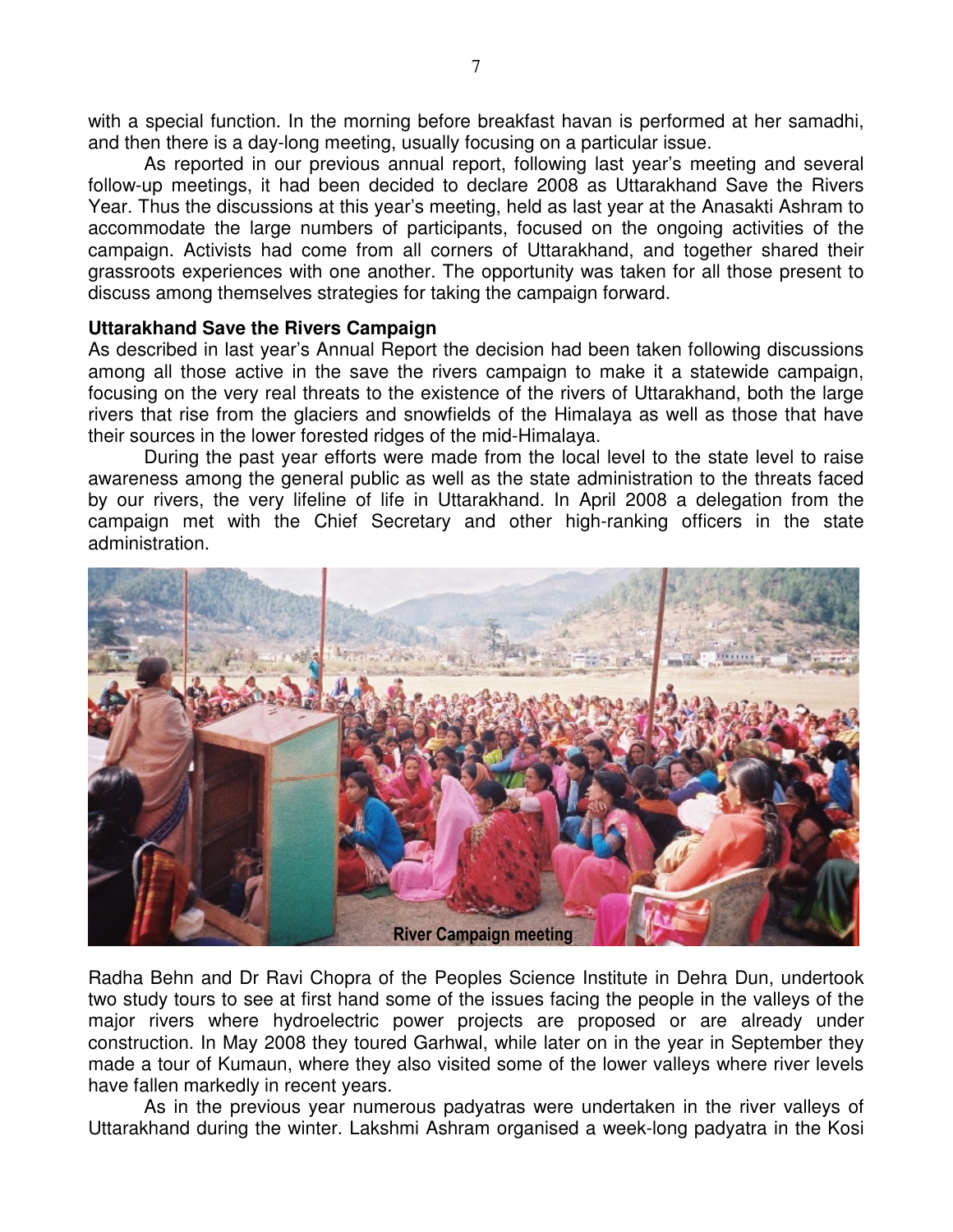valley from its source close to Kausani down as far as Kosi Bazar below Almora, joined along the way by padyatras taken out in the side valleys. These padyatras were followed by a two day state-level conference in the state capital, Dehradun, following which a memorandum was submitted to the state government, expressing the deep concerns felt by civil society in Uttarakhand over the threats faced by the rivers, and demanding that appropriate action be taken by the government to face these concerns.

#### **Seventy Fifth Birthday celebrations for Radha Behn**

Radha Behn first came to Lakshmi Ashram on New Years Day 1951 at the age of seventeen to join Sarala Behn as a young teacher and later co-worker. In 1966 she assumed responsibility for running the activities of Lakshmi Ashram, and has since gone on to be the general secretary of the Kasturba Gandhi National Memorial Trust in Indore and is at present the chairperson of the Gandhi Peace Foundation in New Delhi.

She celebrated her seventy-fifth birthday on 16<sup>th</sup> October 2008. While Radha Behn herself would not have wanted to personally see this day marked in any special way, nevertheless all her friends and co-workers were of one mind, that this was indeed a milestone in Didi's life that could not be allowed to pass by unnoticed. (Described in Sanchar 105).

#### **Visitors to Lakshmi Ashram**

Lakshmi Ashram has a long tradition of welcoming visitors from near and far to share in its daily life. While some visitors come just for one or two days, others stay for a long period. All of them very quickly become part of the Ashram family as they share in the daily activities with the students and workers.

 In recent years we have welcomed young German volunteers from KURVE, a German organisation for non-violent social change. In September we welcomed Arina Theel. She was to stay for a year, and she very quickly integrated herself completely into the Ashram family. (About Arina see Sanchar 106 and 107)

 The Ashram also has a longstanding contact with VIA in Germany. Twice a year groups of students come through VIA to India to participate in a programme organised by the Gandhi Peace Foundation in New Delhi. The group divides into a number of teams, each team visiting a different Sarvodaya institution. During the past year we welcomed groups in September 2008 and March 2009. Each group participates in the daily life of the ashram, sees something of village life at close hand and is introduced to our activities in the local community, and then also visits our Gram Seva Kendra in Danya. On their return to Delhi there is an evaluation programme at GPF.

 In June we hosted a group of students from the College of St. Catherine in St. Paul, Minnesota, United States. David Schmit, one of the group leaders, wrote:

 "Many heartfelt thanks for hosting our group of 20 College of St. Catherine students. Your graciousness and hospitality touched us all. Our students will leave with precious memories, powerful insights into Gandhian philosophy, and a deeper appreciation of how a dedicated group of people live out their ideals. And of course there are your delightful students who charmed us with their spontaneity and joie de vie."

#### **Activities in Udyog Mandir**

Situated alongside the Anasakti Ashram, the Ashram's Udyog Mandir houses the workshop dedicated to research and development of appropriate tools for the hill environment, in particular for agriculture and for spinning and weaving. The workshop activities are managed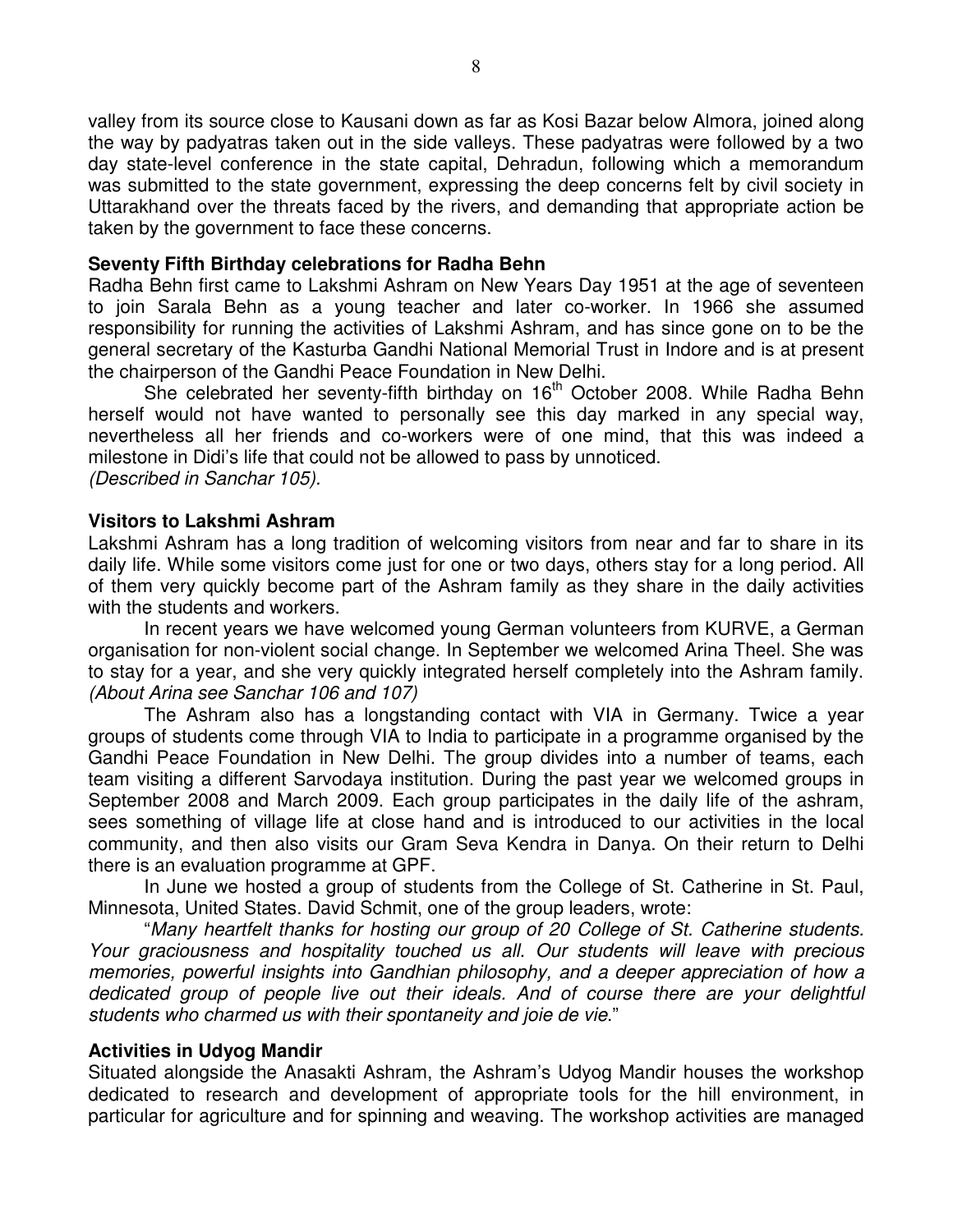by the Ashram's senior worker, Shri Anand Bhai, who has a dedicated team of local men working alongside him in the well-equipped workshop.

In recent years their focus has been on improved agricultural tools. Their winnowing fan in particular has proved very popular over the years with local farmers. Production of agricultural implements during 2008-09 was as below:

| 1. Winnowing Fan                                                | 161 pieces |
|-----------------------------------------------------------------|------------|
| 2. Rake                                                         | 160 pieces |
| 3. Kudal                                                        | 5 pieces   |
| In addition the following items for eninging and weaving were r |            |

In addition the following items for spinning and weaving were produced during the year:

 1. Spinning wheel bobbins 200 pieces 2. Weaving Loom 1 piece

Much of the sales of agricultural equipment have been to ongoing development projects being implemented by the state government at the district level. Every year the workshop team participates in the Uttarayani Mela at nearby Bageshwar, which takes place on the banks of the Saryu River in mid January. Participating in this allows for direct interaction with local farmers and good sales are always achieved.

 During the past year the workshop has also developed its already strong links with those working in similar activities in other parts of India, participating in all-India level fairs. This offers the opportunity both for publicity and promotion of the activities of Lakshmi Ashram, and also more importantly the chance to exchange experiences with others working in the field of alternative technologies in India. The Udyog Mandir continues to also house our public library and reading room, which is well used by the local public, in particular the students and those older people posted on government service in Kausani.

 During the year the state government has sanctioned the construction of a museum to commemorate the life and work of Sarala Behn and her incalculable contribution to village life in Uttarakhand. In preparation for its construction by a government appointed contractor, part of the Udyog Mandir, including the garage and former khadi store, were leveled in order to provide a suitable area for the construction of the museum. Discussions have already been commenced as to how best to design the museum to achieve its aims.

### **Community Activities in the Kosi Valley**

When Sarala Behn first came to the Kumaun Hills in 1941 she very quickly built up close links with the villages in the Kosi valley immediately below Kausani. In her autobiography she devotes an entire chapter to the freedom fighters of the valley who offered up their lives for the cause of Indian freedom.

 During past six years or more one of Lakshmi Ashram's senior workers, Basanti Behn, has been giving her time and energy to working among the communities of the Kosi valley from its source down valley as far as Someshwar, and also in the tributary valleys. These are fertile valleys irrigated by the Kosi River, and with large villages situated along the valley sides. Basanti Behn has been responsible for organising Mahila Mandals in all the villages, allowing the women to realise their inner strengths and work together for social and environmental issues. The communities in the valley are concerned about the declining flow of the Kosi River, the lifeline of the communities on which their agriculture depends, and the women have been inspired to take action to protect the forests from where the Kosi River rises, no longer cutting life wood for fuel or oak leaves for fodder.

 Lakshmi Ashram has been active since January 2008 working with the elected women representatives of the area in Panchayati Raj institutions at the village and block level, in a project supported by The Hunger Project. Panchayati Raj elections took place in Uttarakhand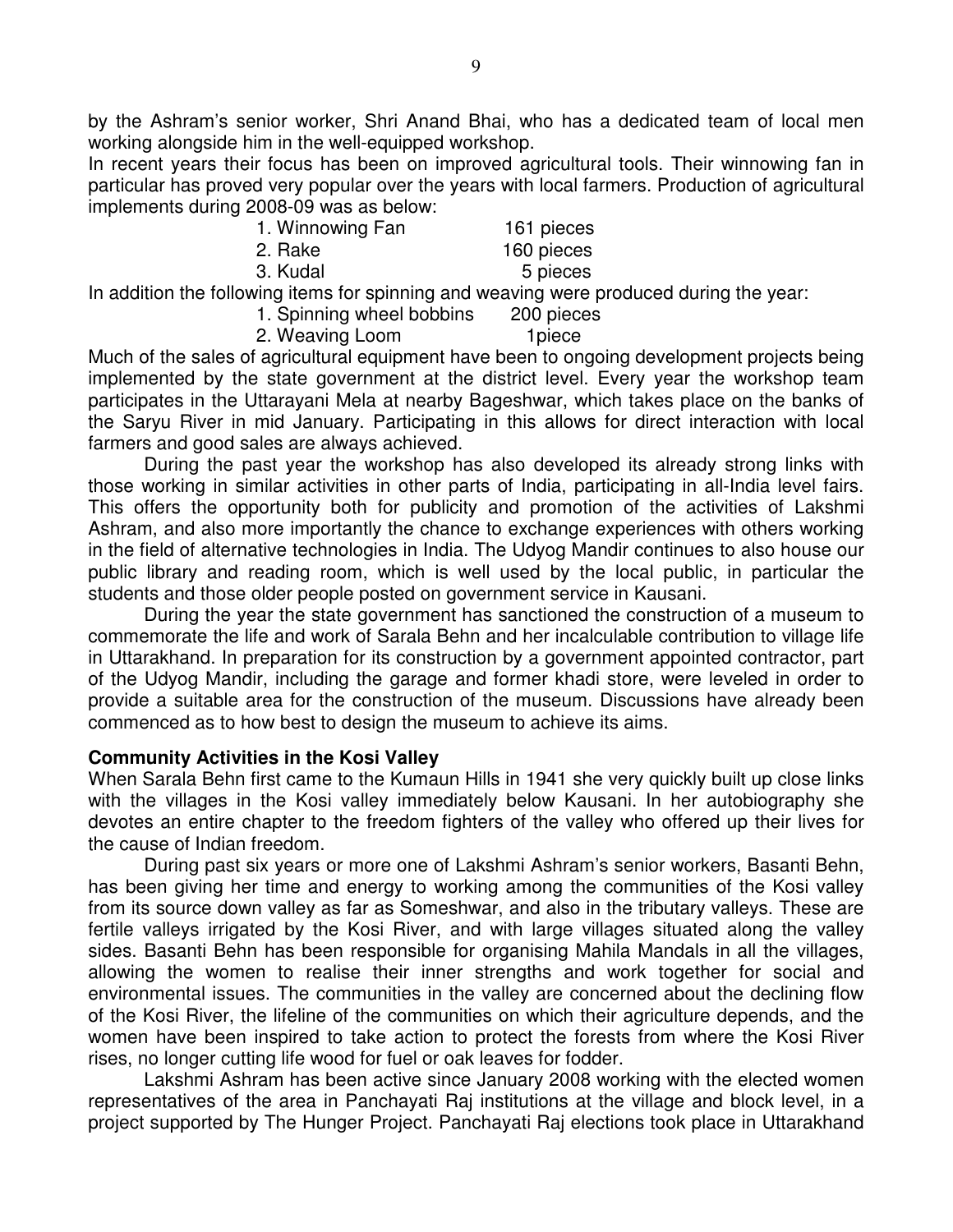in September 2008, and prior to the elections Basanti Behn and her team of four local young women was busy in the community seeking through meetings and cultural programmes to raise awareness among the community of the role of women in Panchayati Raj institutions. Following the elections the main emphasis has been on working with the newly elected women representatives, seeking to raise their awareness of their powers and responsibilities, so they are not simply rubber stamps for the male members of their families.

#### **Village Level Activities in Dhauladevi Block**

It was back in the late seventies that Lakshmi Ashram first started to work at the village level in Dhauladevi block, to begin with in adult literacy programmes. However in discussions with the local community the main demand expressed by the villagers in this relatively remote area was for pre-school education. For almost the past thirty years Lakshmi Ashram has maintained a field office in Danya, and some ten years back following the grant of land by the local gram panchayat a Gram Seva Kendra was established. From the beginning pre-school (balwari) education has been the focal centre of activities. The balwaris provided an entry point into the village, and then efforts were made to organise the women into Mahila Mandals to work together on issues of common concern – social, economic and environmental. These groups have established self-help groups and have built up funds that can be leant to the members whenever there is a need. They are active on social issues such as alcohol abuse, and work together to protect and manage their common grazing lands and forests.

 For several years Lakshmi Ashram had been implementing an integrated watershed management project funded by the Sir Ratan Tata Trust, the nodal agency for Kumaun being CHIRAG. This project was finally completed during the past year. The project saw the active participation of the village communities, right from the planning stage through to final implementation.

 The Gram Seva Kendra is managed by a senior Ashram worker, Sushri Pushpa Joshi, assisted by Meena, who regularly conducts training programmes in sewing for the local women. The centre has a large meeting hall which is frequently used for community meetings, especially for the women and the local youth.

#### **Other News**

Over the years a number of marriages have been solemnized in the courtyard of Lakshmi Ashram. In May 2008 the marriage took place in very simple style of a former student of Lakshmi Ashram, Saraswati, who has completed her nurse's training at Kasturbagram, to the youngest brother, Jagdish, of one of our senior workers, Bimla Behn. Many family and friends of the bridegroom were present on the occasion, and all had the opportunity to experience the simplicity of Ashram life, and the message that it seeks to give to society.

 Radha Behn continues to act as chairperson of the Gandhi Peace Foundation with unflagging energy, and also to continue her involvement with the activities of the state units of the Kasturba Gandhi National Memorial Trust, in particular with the work being undertaken in the NE states for communal harmony. She still manages to find some time to devote to the Ashram activities, in particular in giving her invaluable guidance to the activities being undertaken among the local communities in the Kosi Valley, and acting as the source of inspiration and direction for the Uttarakhand Nadi Bachao Abhiyan.

Place: Kausani, District Almora for Kasturba Mahila Utthan Mandal Date: 23 January 2010 David Hopkins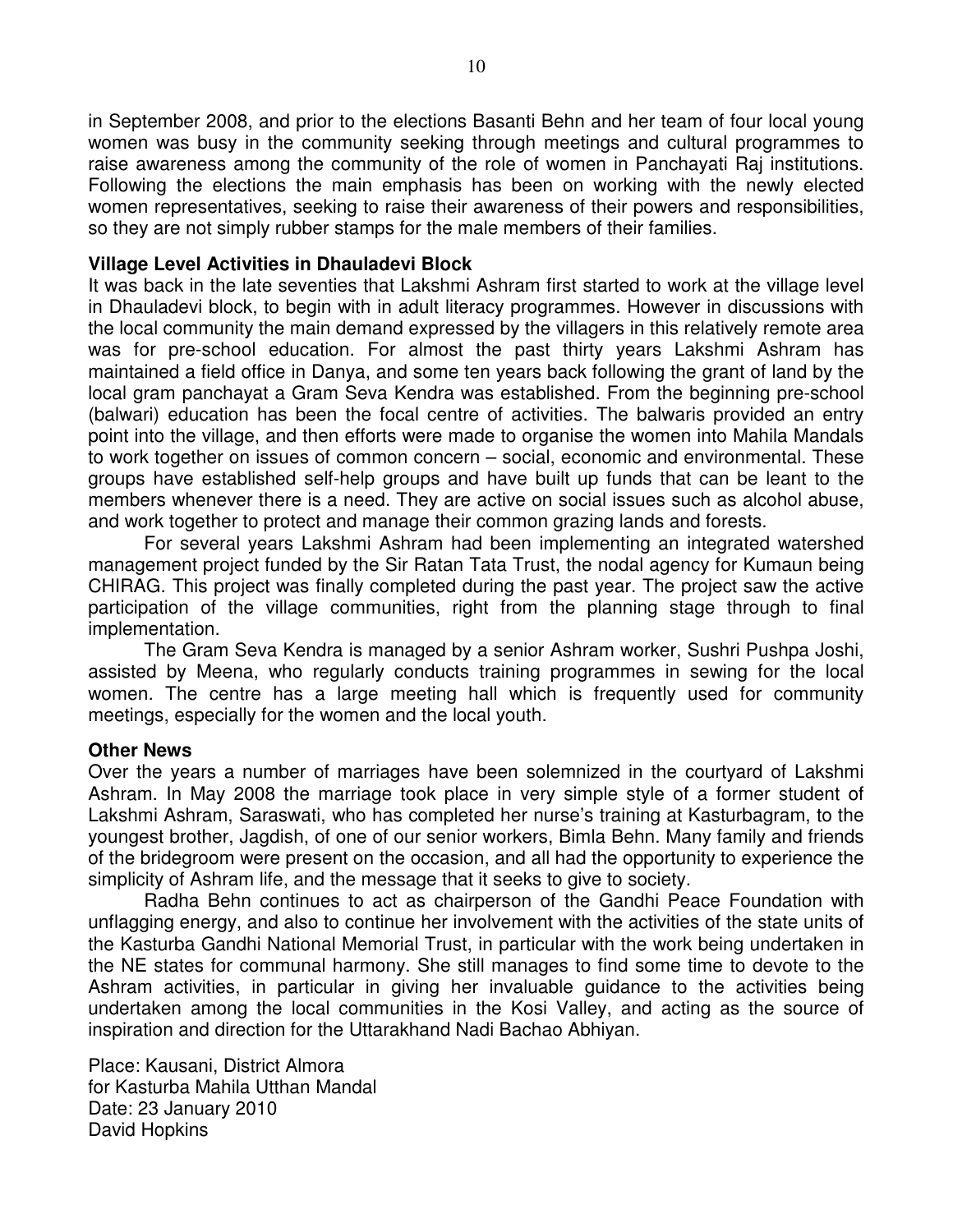# **Raising Community Awareness in the Kosi Valley by David Hopkins**

Here among the villages of the Kosi valley below Kausani Sarala Behn first started her work in the early nineteen forties, upon arriving at Shree Gandhi Ashram's Chanauda centre. Concerned by the conditions that she observed in the lives of the rural women, she started her efforts to empower them.

Now, several generations on, similar work is being carried on under the inspiration of Radha Behn and the direction of Basanti Behn. Basanti Behn had first come to Lakshmi Ashram in 1981 and, after having completed her training programme in spinning and weaving, became one of the first balwari teachers in Dhauladevi block. She went on to be the chief coordinator for activities in the Ashram's area of field activities in Dhauladevi block, before working for a year as Indian coordinator for Himvanti, a trans-national organization for women of the Himalaya.

Returning to Lakshmi Ashram in 2003 she began to actively work among the village communities in the valleys of the Kosi and its tributaries. The main focus of her activities has been in organizing the women at the village level into *Mahila Mandals*, so that they might collectively take up social and environmental issues that directly affect them in their daily lives.

With a growing recognition of the declining flow of the Kosi River, the lifeline of the rural communities in this area, and with an understanding of the important role of the forests in maintaining the flow of the rivers, the women in village after village were motivated to stop lopping the leaves of the oak trees  $-$  banj  $-$  for fodder for their cattle, and also not to cut live trees for firewood. They also were ready at any time of the day or night to go out into the forests, should forest fires break out. From 2007 the Save the Kosi Campaign took birth, developing the following year into a state-level Save the Uttarakhand Rivers Campaign.

During the past two years, with support from The Hunger Project, Lakshmi Ashram has also been actively working among the elected women representatives to the village councils, the Gram Panchayats. An amendment to the Indian Constitution has allowed for 50% reservation for women in the village councils, but the reality is that usually the men take the